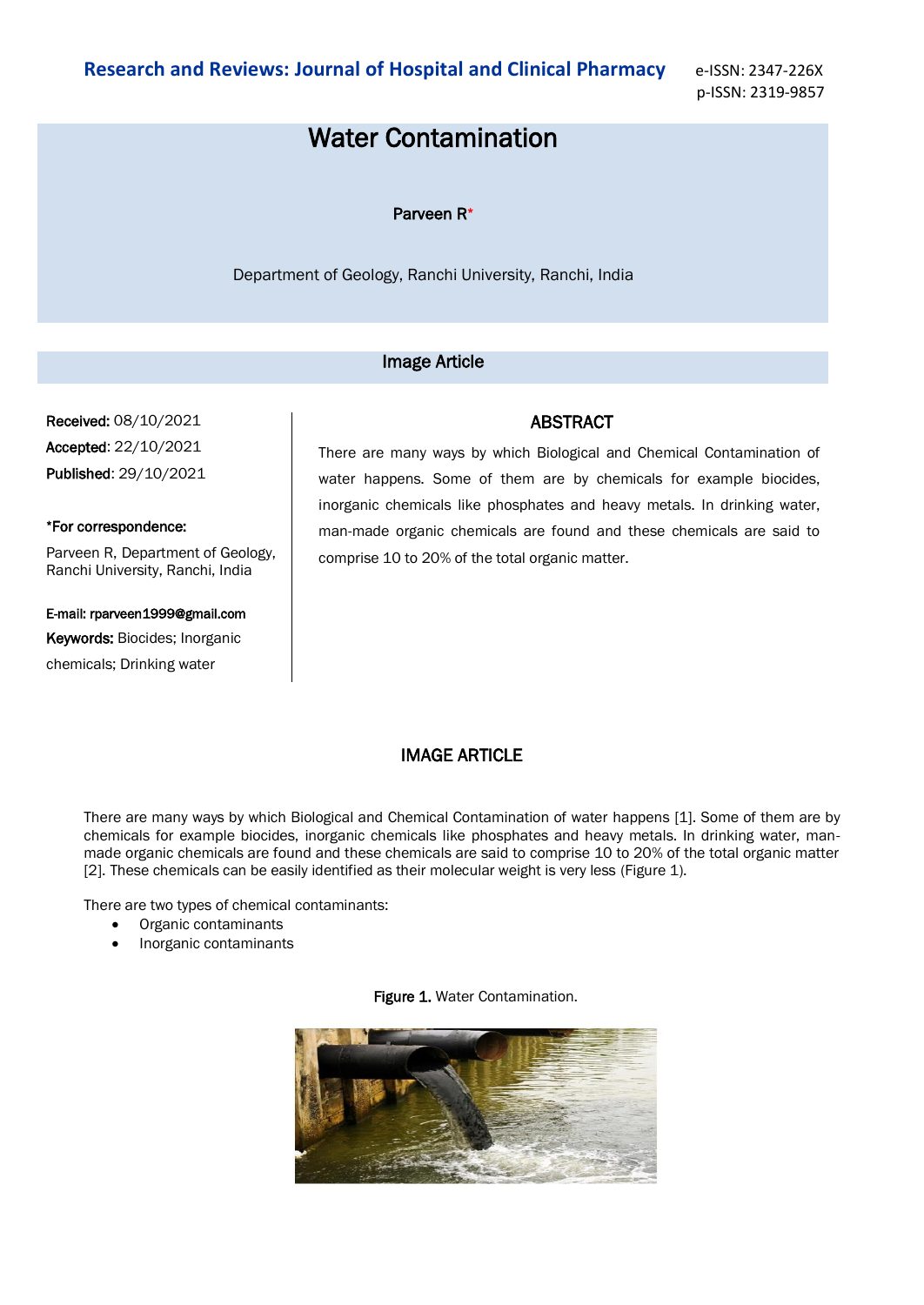## Organic contaminants

Organic contaminants include oil spills from the roads and concrete areas, pesticides and fungicides which are originated from agricultural industries and are near to the waterways [3]. Organic compounds are found, both as a single molecule and as a suspended solid in water.

#### Inorganic contaminants

Nitrogen, phosphorus are some of the examples of inorganic contaminants. Metals and non-metals are also included in inorganic contaminants which are very harmful to humans. Many of the industries for e.g. also contaminate the water by discharging the wastewater into the freshwater.

Biological contaminants are bacteria, viruses and moulds. These can be either living or are produced by other living organisms. All the biological contaminants do not cause harm to our health but some of the moulds lead to serious allergies [4]. These moulds grow when there is a large difference between the inside temperature and the outside temperature which leads to condensation of the water and growth of moulds (Figures 2 and 3).



Figure 2. Biological contaminants.

Figure 3. Impacts of Biological and Chemical Contamination on the quality of water.



## Damage to species

Some of the contaminants are lethal and cause physiological and behavioural changes in many species [5]. This finally results in the reduction of reproductive success, decrease in the immunity of those species.

## Decrease in the level of dissolved oxygen levels

Due to this contamination the algae takes up all the oxygen and finally, there is a decrease in the level of oxygen.